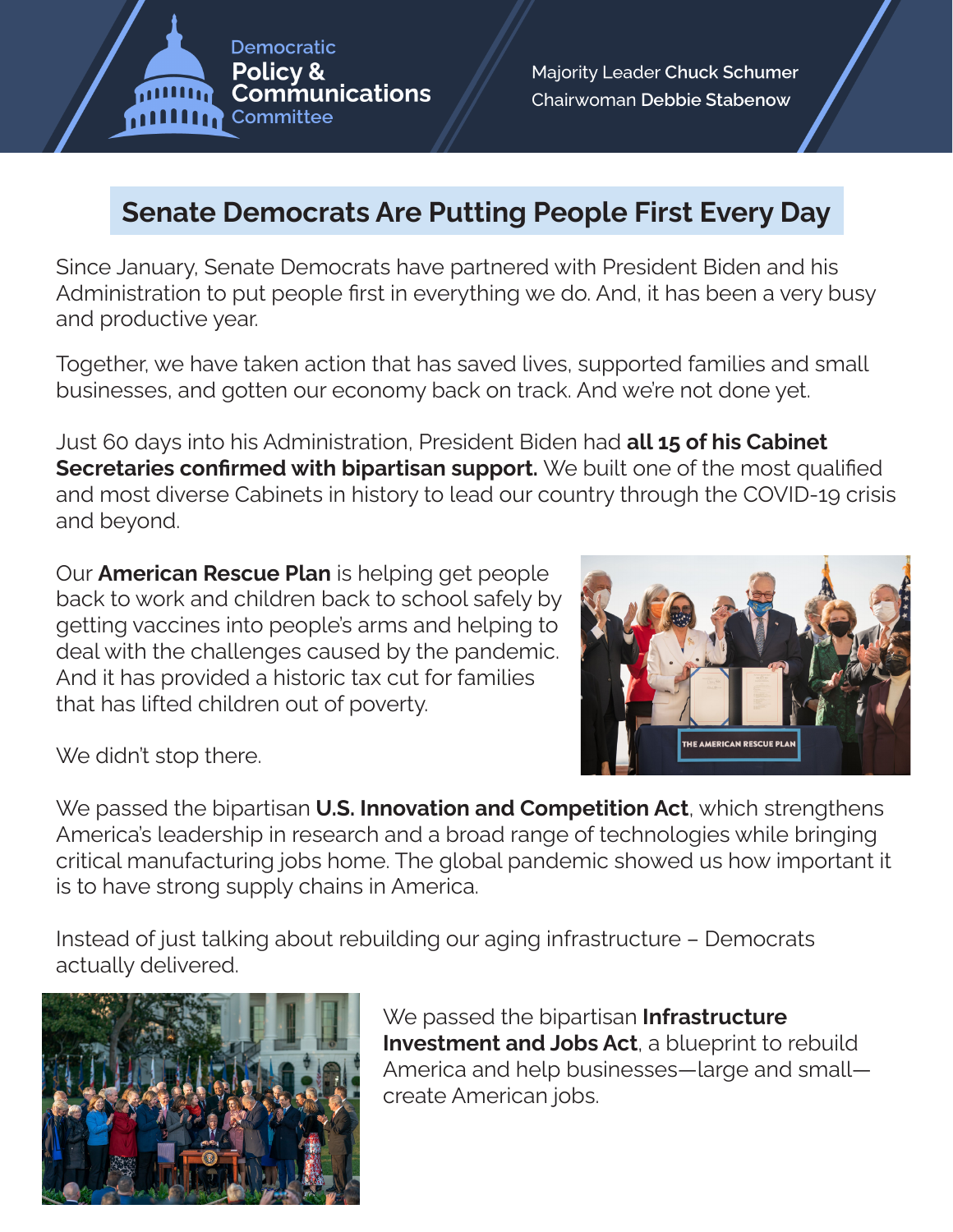**More than 6 million jobs have been created in 2021, and the unemployment rate is the lowest it's been since the start of the pandemic.**

## **When President Biden took office, there were 18 million people on unemployment insurance. Today there are 2 million.**

We believe that America is at its best when we are focused on creating opportunity and a fair shot for everyone to work hard and be successful. America is also at its best when we lead in solving our biggest challenges. And we are committed to tackling the biggest global challenge we face—**the climate crisis.**

In addition to our infrastructure investments in electric transportation and resiliency, we passed the bipartisan **Growing Climate Solutions Act** to provide support for our farmers and foresters so they can be a bigger part of solving the climate crisis.

Democrats passed legislation to combat discrimination and violence with the anti-Asian hate crimes bill and the Victims of Crimes fix.

We continue to be committed to keeping our national security strong. That's why we led the passage of the bipartisan **National Defense Reauthorization Act.**

We are investing in our men and women in uniform who keep our nation safe by providing all of our service members a well-earned pay raise and a historic new policy of 12 weeks paid leave for all parents.

Among many other things, we also made significant new investments in research and educational partnerships, especially at Historically Black Colleges and Universities.

We also know how indebted we are to those who have served this nation. We are **keeping our promises to our veterans**, whether it's creating opportunities for goodpaying jobs, expanding tuition benefits, protecting student housing allowances, or ensuring our women veterans have the high-quality health care they deserve and have earned.

We are bringing experience, diversity, and a commitment to justice back to the federal judiciary— **confirming more federal judges in President Biden's first year than any recent president.** 

We know we can't build a strong American future without supporting strong families.

We are committed to passing the **Build Back Better Act** in 2022 to **lower costs** of